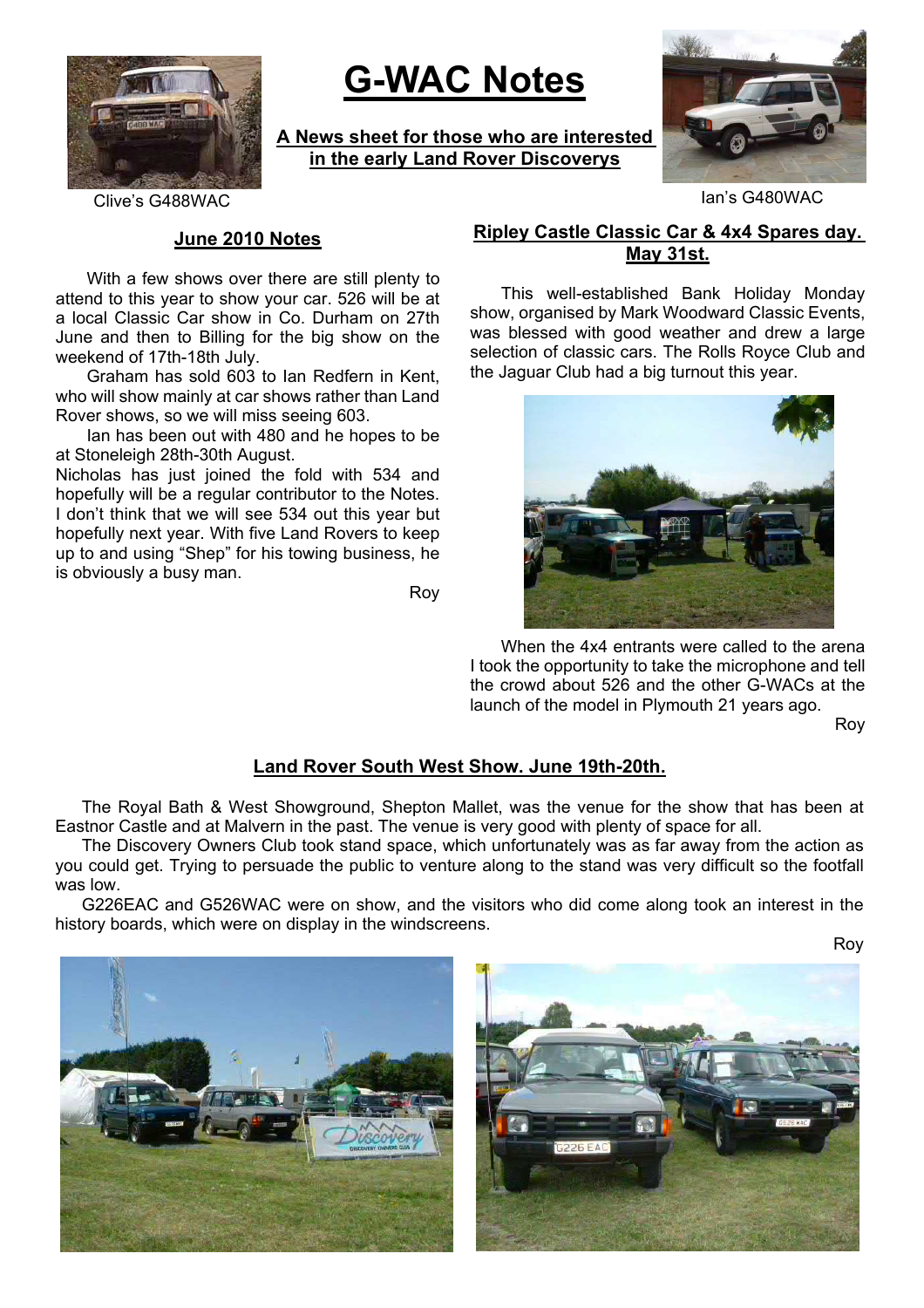# **21 Years of Discovery, Plymouth. October 16th-17th. 2010**

Update! Shaping up quite nicely. Plymouth City Council has confirmed that we can have The Hoe on the Saturday. Mount Edgcumbe Estate has entered us on their official events list for the Saturday afternoon.

The South Devon Railway have also confirmed, and wants to know if the Discovery that was used to pull the carriages on the track (G491 WAC) is still alive, as they are keen to recreate the event!! .

A local DOC member said that our very well known local offroad company, QT Services, could be interested in getting involved. I'll follow that up.

Roger Young, our local Land Rover Main Dealer has agreed to join us on The Hoe on the Saturday morning. Plymouth Council has agreed to let them attend and they will bring their display unit for us to use as a base, along with a couple of Discovery 4's. It will also be up on their website.

The owners of The Two Bridges Hotel, near Princetown on Dartmoor, confirmed that the press visited the pub in 1989! The staff is more than willing to accommodate us, with plenty of parking available for us. So, there's our Sunday afternoon stop

The provisional plan for the weekend so far is as follows: -

Meet In Plymouth on Saturday morning. Possibly The Morley Arms, unless we change the venue.

Drive to The Hoe, and get set up for 10.00am. Stay till around 12.00 - 1.00pm.

Travel via the Torpoint Ferry to Mount Edgcumbe Estate. Spend the afternoon there.

Social evening in Plymouth. Venue TBA.

Sunday morning, set off for The South Devon Railway. Arrive around 10.00am.

Leave around 1.00pm, drive over Dartmoor to The Two Bridges Pub. Arrive around 2.30-3.00pm. Spend an hour or so at the pub, then make our way home.

I have produced some flyers for distribution and will post some out to you if you wish: -.

LANDROVER DISCOVERY OWNERS CLUB

21st ANNIVERSARY CELEBRATIONS

16th & 17th October 2010.

The Land Rover Discovery Owners Club are holding a celebration weekend to commemorate 21 years of this iconic vehicle The original Press Launch was held on Plymouth Hoe, back in October 1989, and we have permission from Plymouth City Council to return this year Mount Edgcumbe Country Estate, Dartington Steam Railway and The Two Bridges Hotel on Dartmoor were also visited during the 1989 weekend, and we are returning to those venues during the weekend as well.

You don't have to be a Club member, just own a Discovery. What's more, the whole weekend is free!

For more information, please call Ian on 07771 882622 days or 01579 384968 evenings & weekends.

Now, this madcap suggestion regarding getting 86 Discoverys on The Hoe, as they did back then.....That is our target.

So, basically, get the word out to all and sundry, and let's have a fantastic turnout of Discos!!!

This weekend is promising to be a very good thing for the G-WACs, and the Discovery Owners Club.

I welcome any feedback, anyone with any more ideas, get in touch. If anyone would like to add to this event, please email me or call me on 07771 882622 days or 01579 384968 evenings & weekends. k.mccartney123@btinternet.com

Here's a funny one! I was handing out fliers at the Land Rover Trial organised by The Cornwall & Devon Land Rover Club, of which I'm a very active member, and one of our lot said to me:

"I may well attend your weekend, but I'll promise to bring the Disco, and not a Daihatsu!" "Why's that?" says I.

"Because back on the original 1989 weekend, someone had a head on crash with one of the Press Discoverys in a lane, in a Daihatsu Fourtrak. That "someone" was I!!!"

Does anyone have any more info on this?

Ian Williams. Cornwall.

G-WACs assembled at Mount Edgcumbe Estate 1989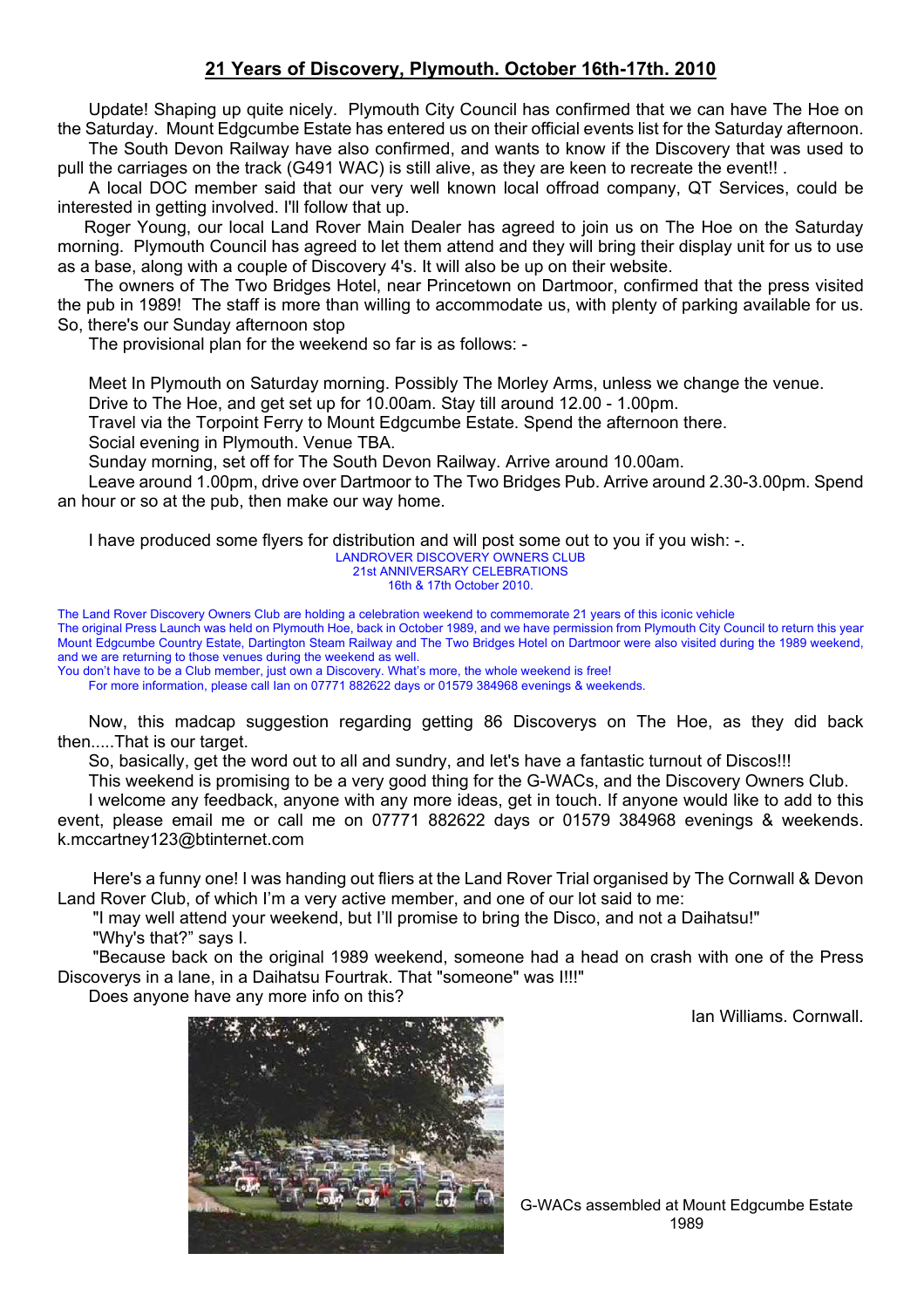# **Current known owners. @ June**

| B62 COH & C60 JKG | Phill Bashall (The Dunsfold Collection)          |
|-------------------|--------------------------------------------------|
| C742HUH           | Charles Whitaker.                                |
| G41 VHA           | <b>Simon Tinkler</b>                             |
| G67 RYJ           | Peter King                                       |
| G226EAC           | <b>Discovery Owners Club</b>                     |
| G279WAC           | <b>Neal</b>                                      |
| G302WAC           | <b>Sandy Andrews</b>                             |
| G310WAC           | Mark Simpson                                     |
| G311WAC           | Ivor Ramsden                                     |
| G316WAC           | David Cox                                        |
| G406WAC           | Andy Baker.                                      |
| G410WAC           | Robin Jeffery                                    |
| G457WAC           | Mark Wheatley                                    |
| G463WAC & G480WAC | lan Rawlings.                                    |
| G465WAC & G526WAC | Roy Preston.                                     |
| G469WAC & G524WAC | Lee Barnett                                      |
| G470WAC           | Frank Elson.                                     |
| G477WAC           | Sold by Dean Steadman to new owner in Wiltshire. |
| G478WAC & G610WAC | Meghan & Gary Timmins                            |
| G482WAC           | Jeremy Jackson                                   |
| G486WAC           | John Capewell.                                   |
| G488WAC           | <b>Clive Richfield</b>                           |
| G490WAC           | Rob Ivins                                        |
| G510WAC           | <b>Nick Prior</b>                                |
| G511WAC           | <b>Colin Crossley</b>                            |
| G534WAC           | Nicholas Webb                                    |
| G563WAC           | David Spirett                                    |
| G601WAC           | <b>Ben Arnold</b>                                |
| G603WAC           | lan Redfern.                                     |
| G635WAC           | <b>Alec Gatherer</b>                             |
| G711YRY           | <b>Peter Hares</b>                               |
| G834FPR           | Sue Harvey                                       |
| G987LKU           | <b>Andy Greer</b>                                |
| H776POJ           | Duncan Campbell                                  |
| H871EWK           | <b>Mark Hardwick</b>                             |

#### **Other known cars**

G401WAC, G466WAC, G496WAC, G521WAC, G525WAC, G602WAC, G640WAC

#### **Launch dates 1989**

Looking back at some previous notes by James Cromar, he came across some information on the launch dates in 1989.

The event was split into two types: -

The VIP/Dealer Days and the Press Days, and they were spread over five weeks in October and November 1989.

On the VIP/Dealer days, there was a multimedia presentation in a warehouse in Millbay Docks, and then they were taken by boat across to the Launch fleet lined up on the waters edge at Mount Edgcumbe Estate.

They then drove a scenic route incorporating some mild off roading on private land, stopped for lunch at St. Mellion Golf Club, then on for Cream Teas at Blanchford Manor on the edge of Dartmoor.

Invitees stayed at the Moat House Hotel for one or two nights.

The Press Days differed by starting off from Plymouth Hoe and taking lunch at the Manor House Hotel, Moretonhampstead.

The Public Launch was Nov 15th 1989.

LR offered more serious off roading driving days some weeks later at Eastnor. Castle, Ledbury.

Smokestackimages.com have two very interesting CDs, which covered some of the activities at the time and are a good buy for anyone interested in the launch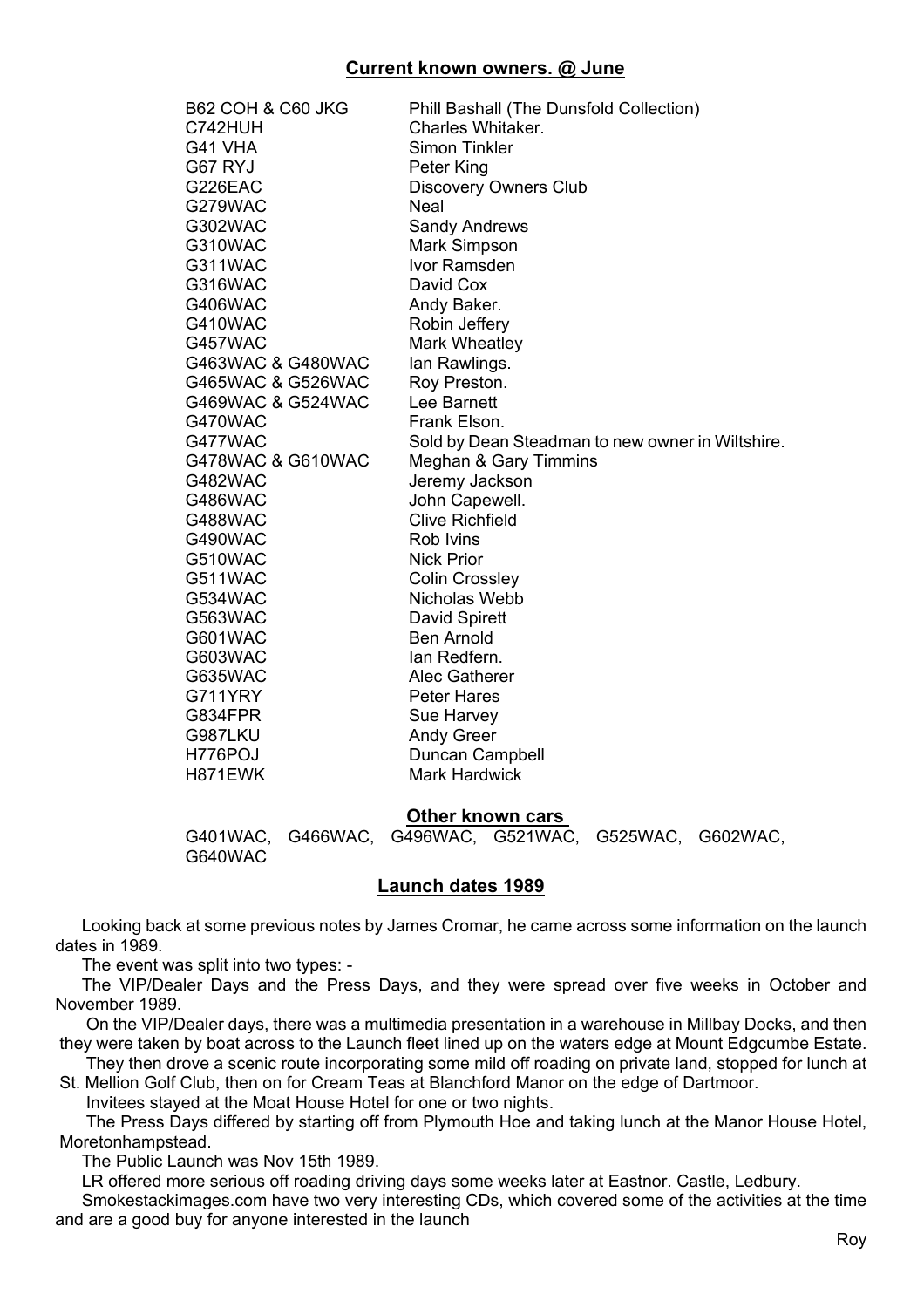# **Nic's ramblings**

Nicholas Webb is one of our recent owners, having just bought 534. He emailed me with his "ramblings", which I copy below. Nic has had a look at the DVLC site for all the launch cars and will give us the results in a later "rambling". Ed

'In the DVLA list of survivors G514WAC is mentioned, a LHD Diesel, this is the car that was featured in the December 1989 issue of Car magazine and it was driven 4000 miles to Africa. The 'crew' consisted of Gavin Green (who wrote the article) Andy Christodolo (photographer) and they brought a man from Land Rover called Neil Doswell. Apparently Green and Chistodolo flew back from Africa and Doswell was left to drive 514 back to the UK.

In my list of DVLA enquires it would appear that 514 was most likely to have been scrapped by Land Rover as it's 'date of liability' (DOL) is 1-10-1990, that's the bad news but the good news is that it was immortalized in pictures in Car magazine and I've bought a copy of the magazine off e-bay

This leads to my quest of trying to decide what is or is not correct as regards the original press fleet. Now I have some clear pictures of 514 I am sure that there were THREE different types of plastic spare wheel covers fitted to Disco 1s. The one for our cars appears to be a plain disc with "Discovery and the rocky hill" symbol as a sticker. My 534 is currently fitted with a very similar looking cover but "Discovery and rocky hill" are raised plastic. The last of the three styles is what was fitted to my green Disco and that is a plain spare wheel cover with LANDROVER written on a sticker.

Can you confirm my thoughts on this that I need the type with "Discovery and rocky hill" symbol in sticker form and that the similar looking wheel cover with raised plastic lettering is incorrect? (I believe that our G-WACs should have the disc with a sticker. Ed)

When I bought my green Disco, AMX907. I thought that the plastic wheel cover with LANDROVER written in a sticker was a cheap piece of tat and I was jolly pleased to consign it to the dustbin when I acquired another 'freestyle' alloy. How life changes as I now look for the correct 'cheap piece of tat' to adorn the back door of my silver Disco!

Talking of my green Discovery, it let me down on the way to Sheffield when the water pump expired in spectacularly fast style as the bearing failed and destroyed the seal. It was recovered back to Paul Atkinson where I chatted to one of his customers, his name is Chris Elliot and he worked for Land Rover and Rover for 30 years and was involved with the G-WACs. He told me some interesting stories about his involvement with Rover and Land Rover and it was a memorable experience to talk to someone with such knowledge.

I have asked him if he can think of any story's concerning the G-WAC Discos and report back to Paul in due course. I'm sorry to say that I did not exchange contact details with him but I hope that through Paul I will get to hear from him again. Whilst we were chattering I told him he should write his memories and story's on the Internet. He's a true Land Rover enthusiast and he owns one of the Velar Range Rovers!

Nic

# **G-WAC Notes on website**

I met Brian Radford for a chat at the Bath & West Show. He is keeping up-to-date with a copy of the Notes on his website.

All the back issues from the start in May 2007 are there and if you have any interesting G-WAC information, he will be pleased to add details to his site.

He also has another website to advertise Classic Rallies and shows.

www.northmead4x4.co.uk/gwac\_discoverys.htm

www.classicrallies.co.uk/index.html

Have a look at the sites.



### **Roger Young Land Rover support 21st Discovery Birthday Celebration**

The Saltash Land Rover Dealer has added a reference to our event on their website.

Visit their showroom at WoodAcre, Saltash Parkway, Saltash, Cornwall. PL12 6LF.

Their website is at http://www.rogeryoung.co.uk Phone number 01752 849999

# 21st Discovery Birthday Celebration



Saturday 16th October 9.30 am to 1pm

If you have a Discovery and you want to attend please contact lan Williams on 07771882622 for details.